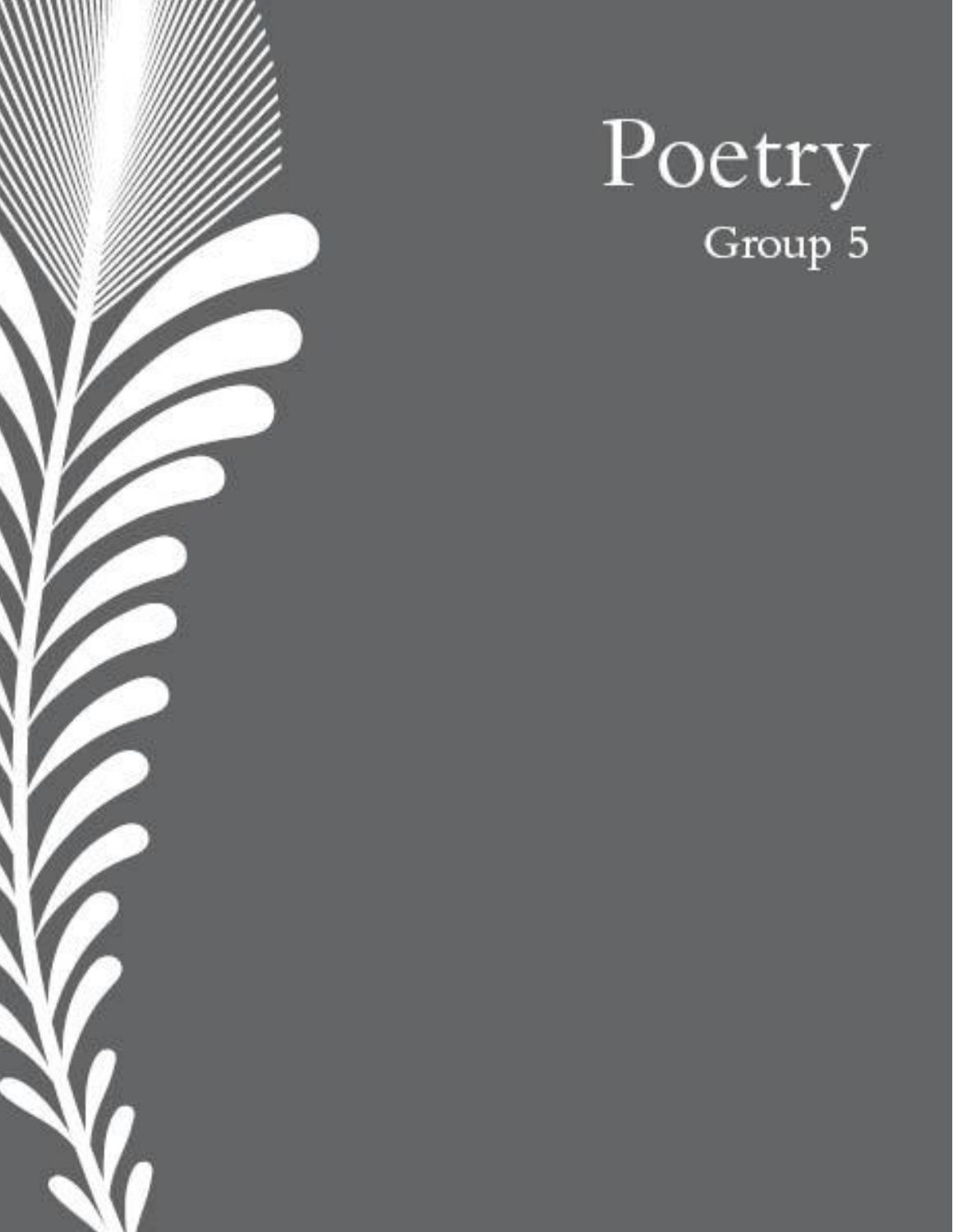# Of Secrets Kept

American International School, Chaudhuri, Aishani - 17

A stone skitters, loosed by the wind, lonely; with no one to hear it, does it make a sound? Many say it doesn't, and some say it wasn't ever anything at all.

A space is carved out of rock, a haven forced out of unforgiving sandstone; but the threshold remains uncrossed for centuries who does it protect, if it ever did?

A brush sweeps across stone, crimson, the colour of stories to tell, lives to record, but red is not red in the darkness, absent light. Was there ever a hand there?

A book is filled, carefully inked-in wisdom gathered over the years— reaching across time to guide those that come after, but what if it stays unread?

A husband climbs too high for favourite flowers, forever immortalised in art as he wasn't in flesh, if he ever was flesh but what of his love?

Love was carved into these walls centuries ago,

shaped into poetry and paintings lost to time. What happened to the love in its forgetting? Was it there, once, without anyone to remember?

Perhaps ghosts wove through grottoes they had haunted when alive; perhaps they loved the love they had left behind in these spaces when

there was no one else to love it, and that was enough.

we love, and perhaps that is enough.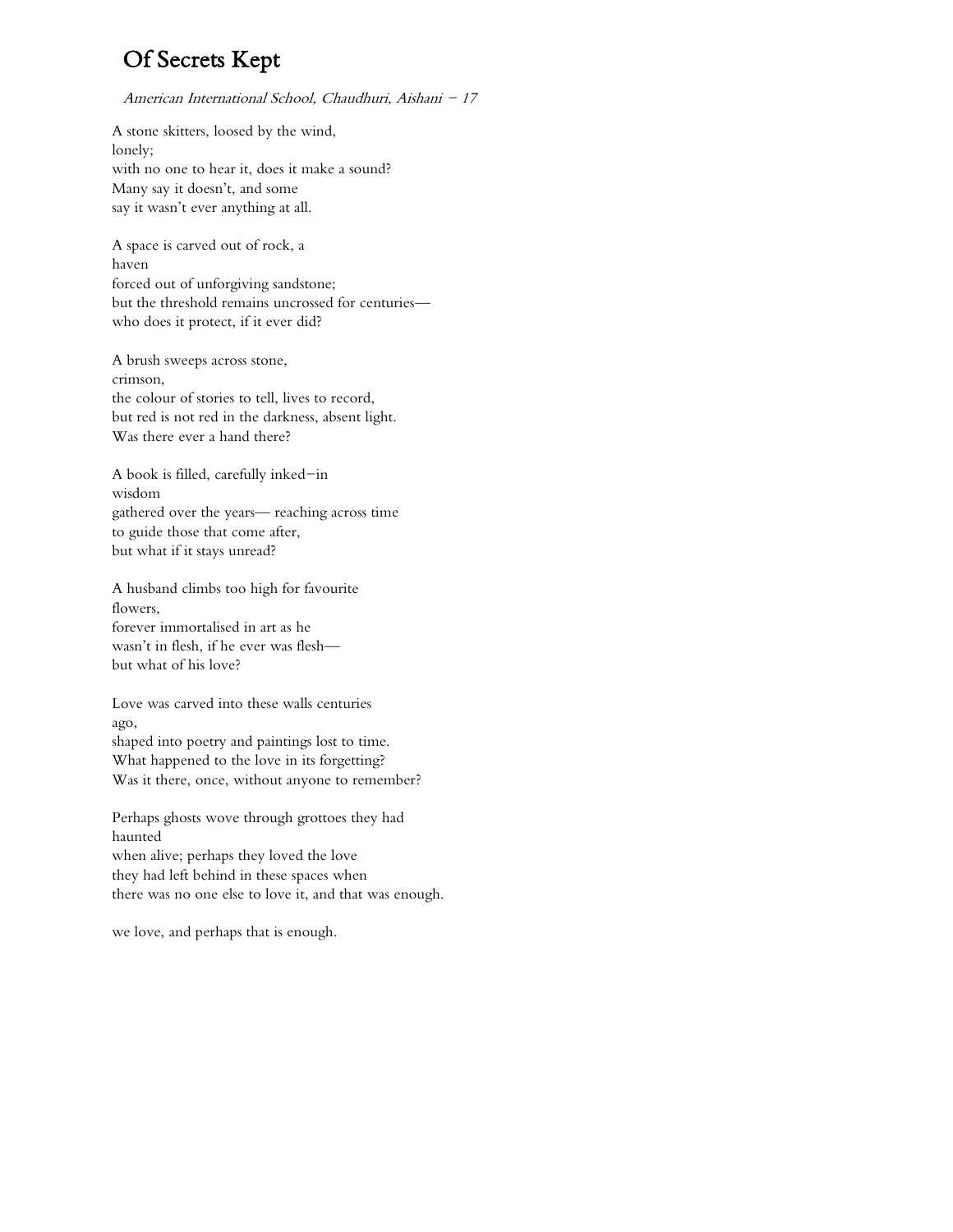## Silent Dawn

Dulwich College Beijing, Afnan, Adib Maxwell - 17

Spoils of conquests past Relics of joys and sorrows Condemned to eternal silence In the depths of the Mogao Grottoes A timeless cavern of ancient dust Beneath a hundred shining Buddhas Behind the veil of mystic rust I have found you Maitreya

What was once hidden is now revealed What was foretold has come to pass The light breaks once more upon your face And your presence beams back as if to say I have watched over you I have prayed for you

But all the scripts and sutras were to them As jewels and diamonds to sell and send To distant lands where they might be contained In a dim, silent vault behind locks and bulletproof windowpanes Your tears of liquid gold how they rain A thousand years more till the light dawns again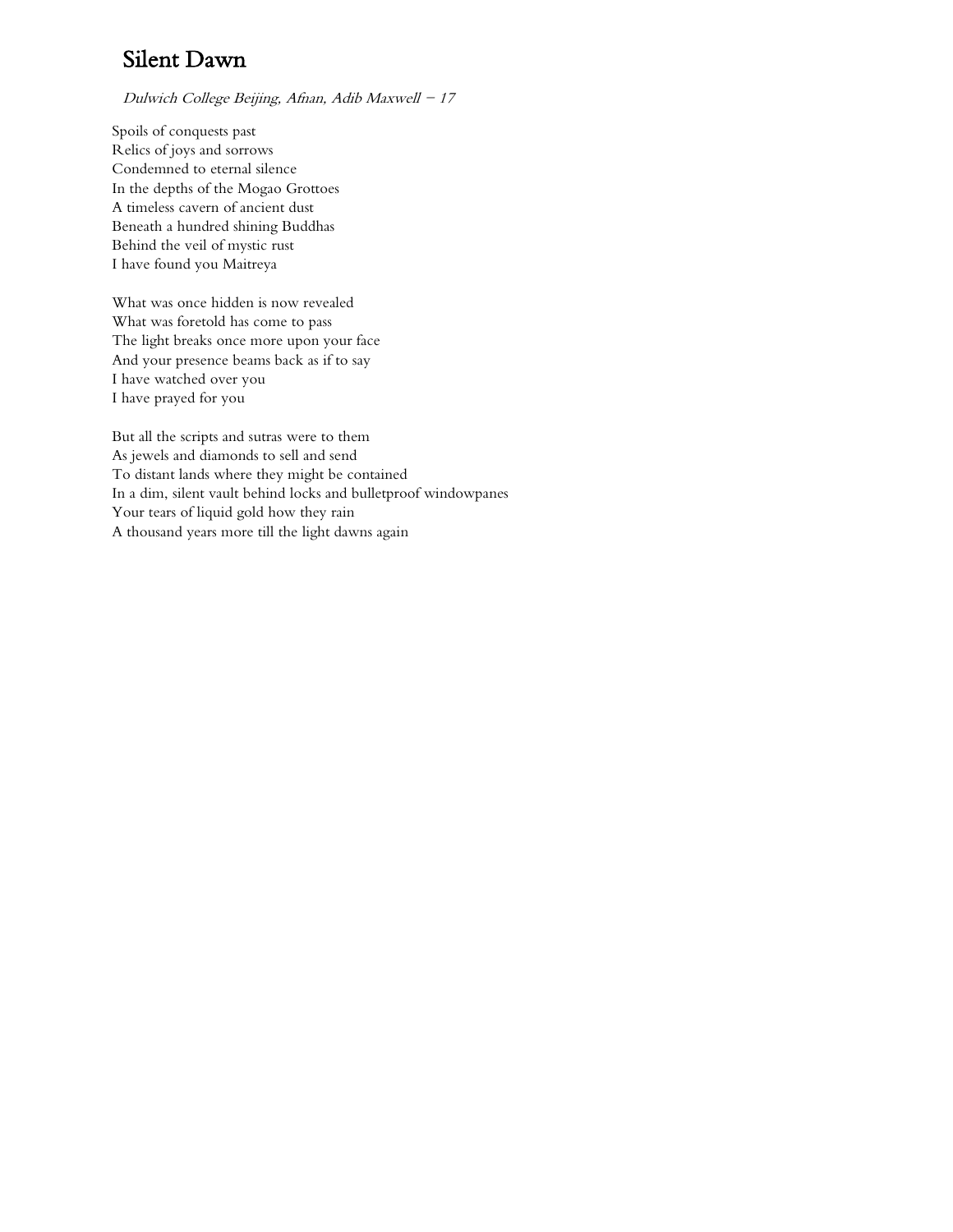### Graying Grottoes

Dulwich College Beijing, Zhao, Helena - 18

I have a thousand brothers and sisters, Yet I'm lost in the sea of whispers Of a forgotten past, Hauntingly, leaving me aghast. I'm right here, upholding militant, firmly. Though time — my mortal enemy — is deadly. Inside, I'm a rotting beauty. To be my bolster is now your duty, For I've kept a thousand lives and histories Within me –– too long. I'm exploding memories,

Which, in turn, mangle me. Open your eyes and see Past such temporary victories, For I'm full of invisible injuries. Save me, before time becomes your inescapable enemy. Understanding my anatomy is no blasphemy; On the contrary, It's quite visionary, For you are discovering mysteries Of ancient monasteries:

My head is a ceiling of paintings; My body is covered with wonderous writings; My arms open wide to all humankind –– Millennials ago you may find Sinners sitting by my side In lotus leaves, for I shall guide Them through tough times With my purifying, heavenly chimes; My feet, once prayed over, cleaned, and shined, Now have become slightly unrefined.

> So, if you may please Free me from the disease Of negligence. I want to be free But don't just let me be. I need more than mere company –– I need yin-yang harmony From the sunny moon And moony sun at noon. My enigmatic interior is covered In tales-old secrets to be discovered.

Within me resides the lives of brazen hearts Who've withstood sandstorms and devilish arts, Trading their last breaths for so-called treasures, Fulfilling their days with picturesque pleasures. Though, if you look deeply into their souls You may find lost smiles in abysmal holes. Human beings - oh, such strange creatures, Trying to find purpose via adventures, When instead, here I reside, Full of lessons to be learned inside: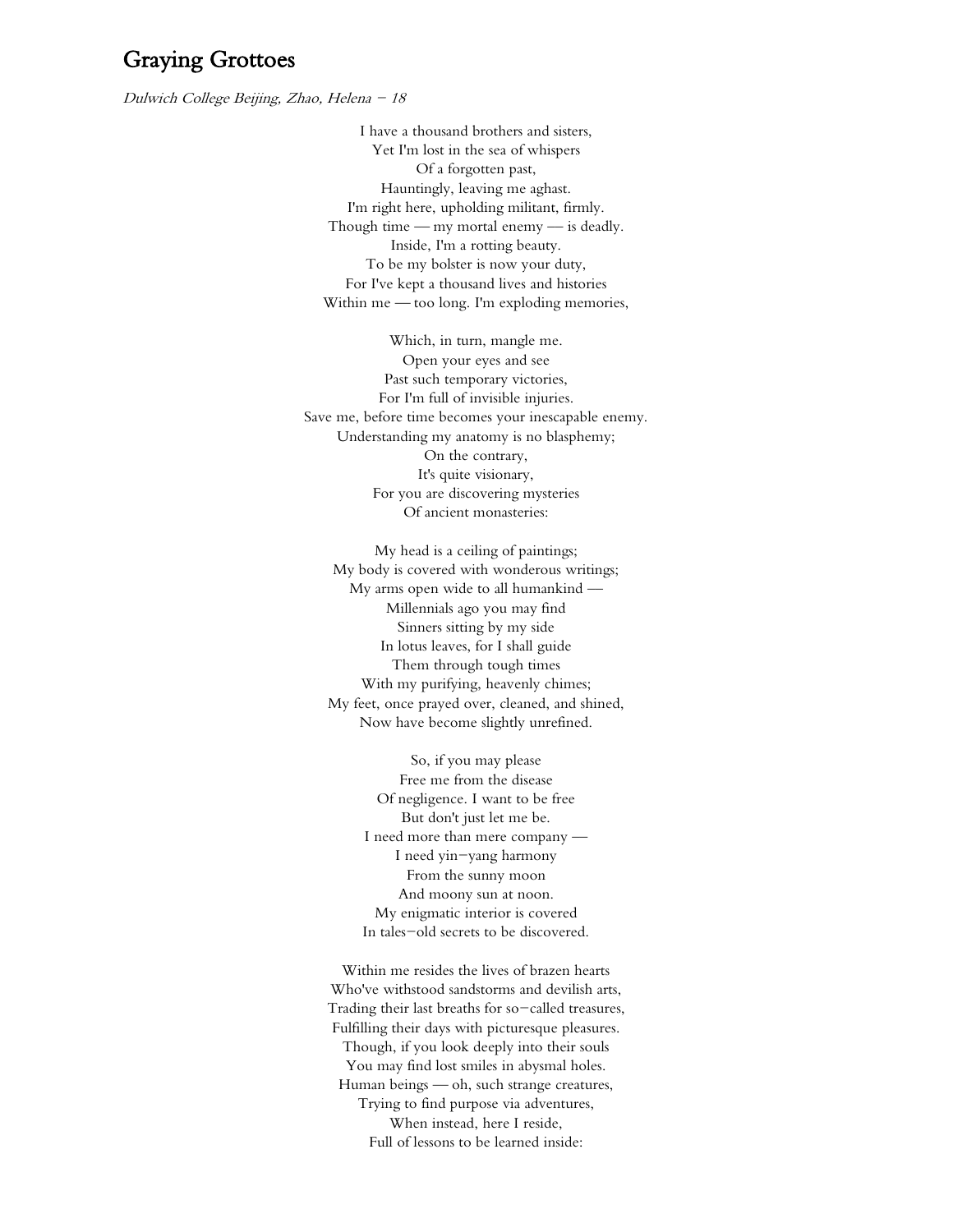There once was a prince so terribly kind, Who fled his palace of jewels behind With his parents upon a malicious murder attempt. Days passed, ravenous for food, none are exempt From the pains of hunger and destitute. Yet, such circumstances did not alter his attitude, For the prince offered his flesh to his parents, In which they devoured relentlessly; remnants Are left by the roadside, yet, unfortunately, A hungry lion comes by. Naturally,

The prince, so generous and magnanimous, Self-sacrificed his final remains. Felicitous Deeds and a good heart all conquer ill fate, And are given fruitful treats in trade, For the lion is the mighty god Indra, Who restored him and gave back extra. You see, fortune is in your puny human hand, Changeable upon our gracious command. Serendipity is like a blooming Peach Blossom. Water it with goodness for prosperity and wisdom.

I am the Mogao cave, full of narratives, stories Of forgotten pasts, full of glories. Yet I still worry I'm losing my sense of identity. Who am I really? Is my existence a necessity? If so, then why do I feel deeply dilapidated? I'm exasperated, for I was once, oh, so sophisticated. Now, my delicate face is marred by people Who come not to pray or learn, but to scramble, Babble, mingle, stumble, and treat me without care. They pollute me inside out, toxifying my air

With trash, carbon dioxide, and humidity, Deteriorating my dignity and divinity. I think I need antioxidants, for my skin Is wrinkling with cracks and human sin. I, too, need to be loved and cherished. I, too, need to be continuously nourished With gems, courage, beliefs, wisdom. My vast history can feed a kingdom, So treat me like a king, with love and respect. Let the past, present, and future reconnect.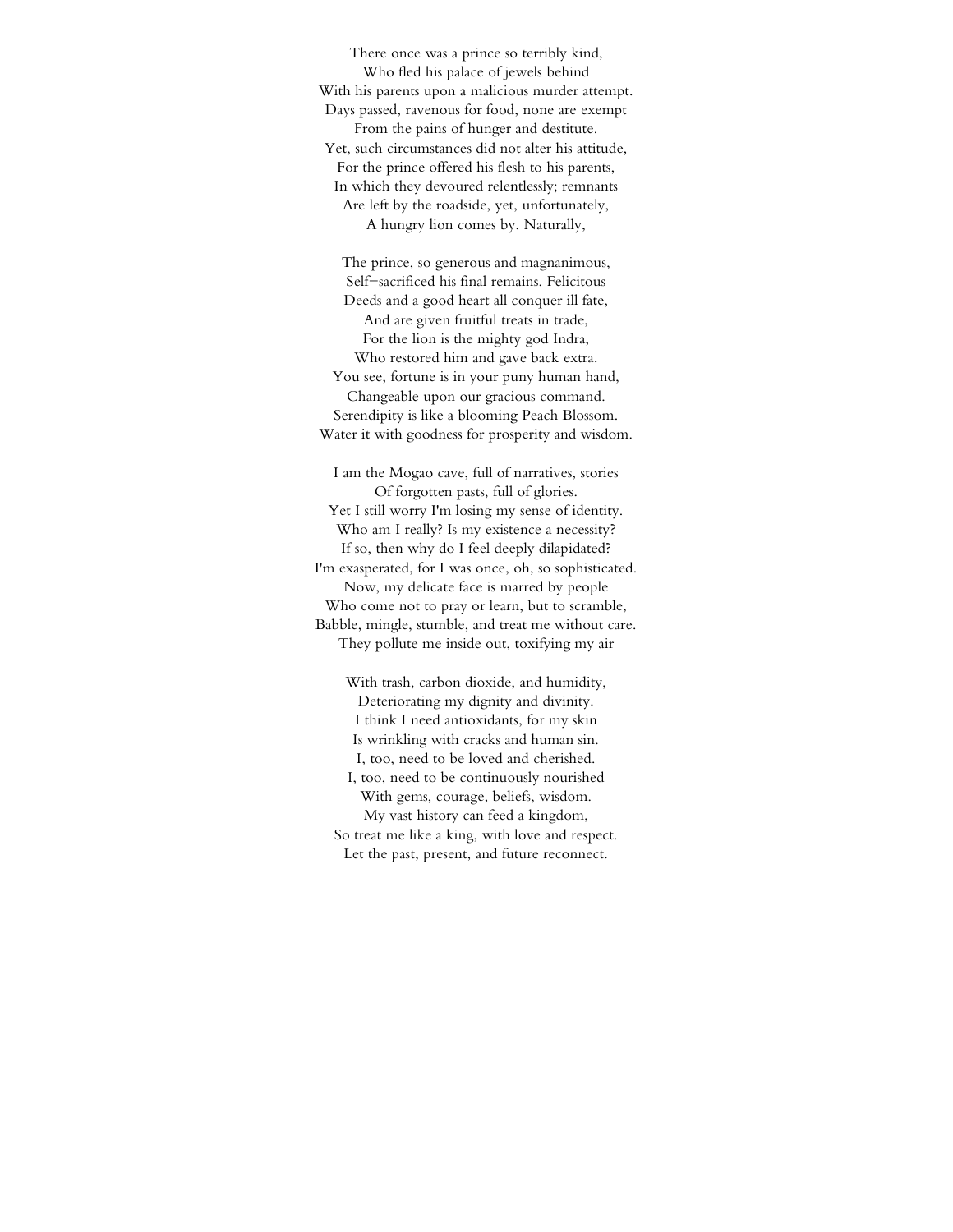### Wandering War Soldier

Po Leung Kuk Choi Kai Yau School, Lam, Haidee - 17

A soldier trudges along the desert Wandering, lonely, guilty. He is young, with no home, no country to return to Not after the blood that stains his armor crimson Drying to rust.

A robed figure in the distance. "Where are you going?" He questions. His face is weathered with blemishes And his eyes crinkle with reminiscence.

"I am–"

The battle cries, the war horn-Blood glistening as he avenges the slain With his sheathing sword; hissing in pain Adrenaline overpowers his mourning. The thrill of savagery overrides his guilt.

"I have nowhere to go," the soldier murmurs. Nowhere to live, nowhere to run. "The desert seems most fitting for a man who has committed unspeakable sins."

The monk studies the soldier closely. "You have suffered," he says. "Come." He gestures. "Buddha awaits."

If you walk 15 miles away from Dunhuang, Across the mirage of deserts-You will find A haven. A place of recuperation, of forgiveness, Of enlightenment.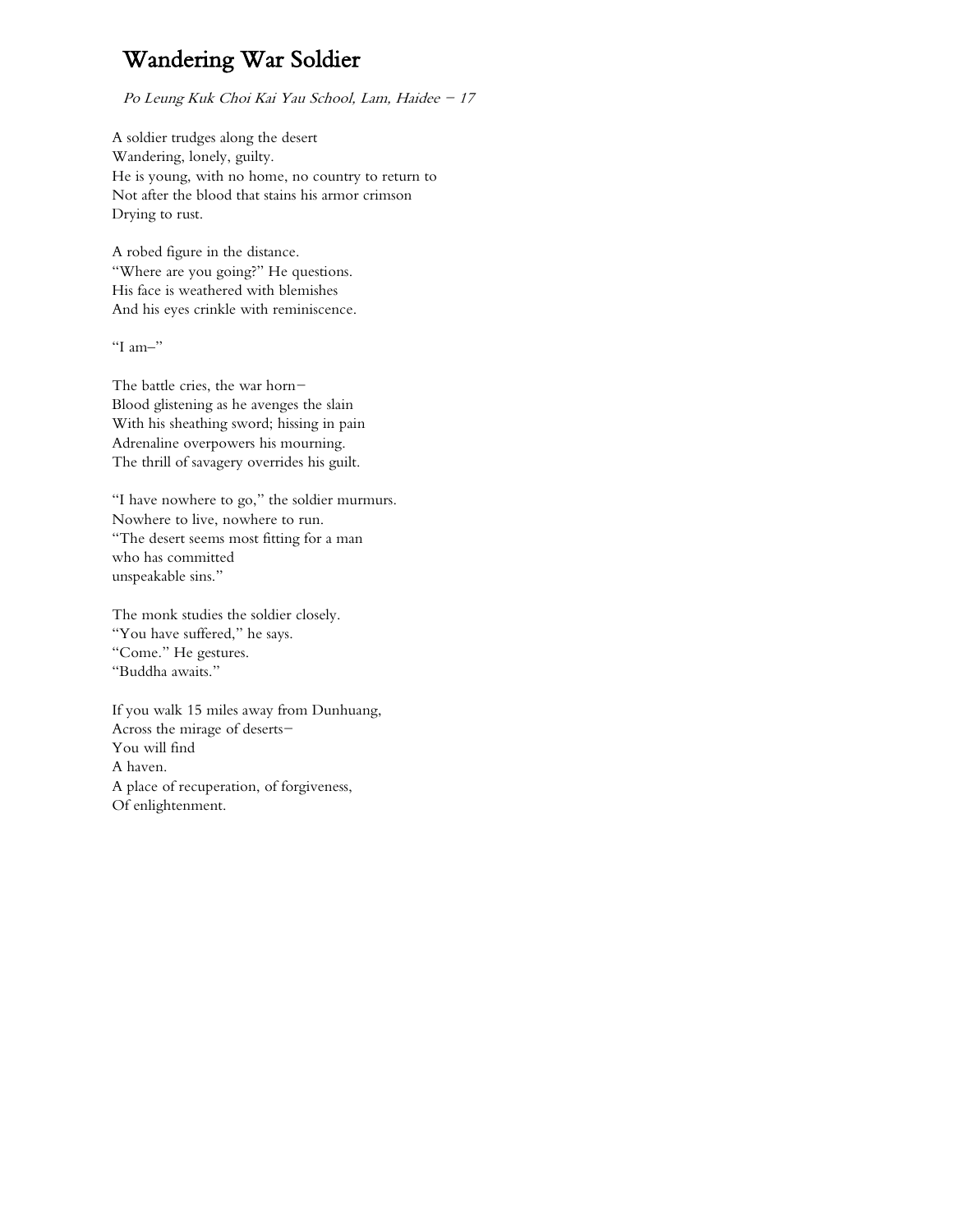# The History of light

Po Leung Kuk Choi Kai Yau School, Tsai, Solomon - 16

It's so different from before, how so?

So different from the monks' zen while reciting the Diamond Sutra, twirling their prayer beads.

It's so different from before, from when it started, and when it flourished and from how the color ebbed while a monk painted his religion's histories.

It was a tranquil oasis on the south of Dunhuang: Trees that rose from the ground, flowers that bloomed at the twigs. Under the brilliance of the sun

lay a lonely hill and the monk's lonely journey to the west was different from anybody else's. Here is the monk's testimony.

What happened, then?

I was bearing my baggage, I was running out of water,

the journey had no end until ten thousand rays of light

coming from every side, layering, scattering…

I closed my eyes for a second only wanting to open them again.

I took it as a sign and I started to dig—

whistling breeze blowing at my sleeves. It will be the best place to meditate.

How is it, now?

A little fish splashed in the stream, a light ray peeked through. casting itself on the tall, wide walls: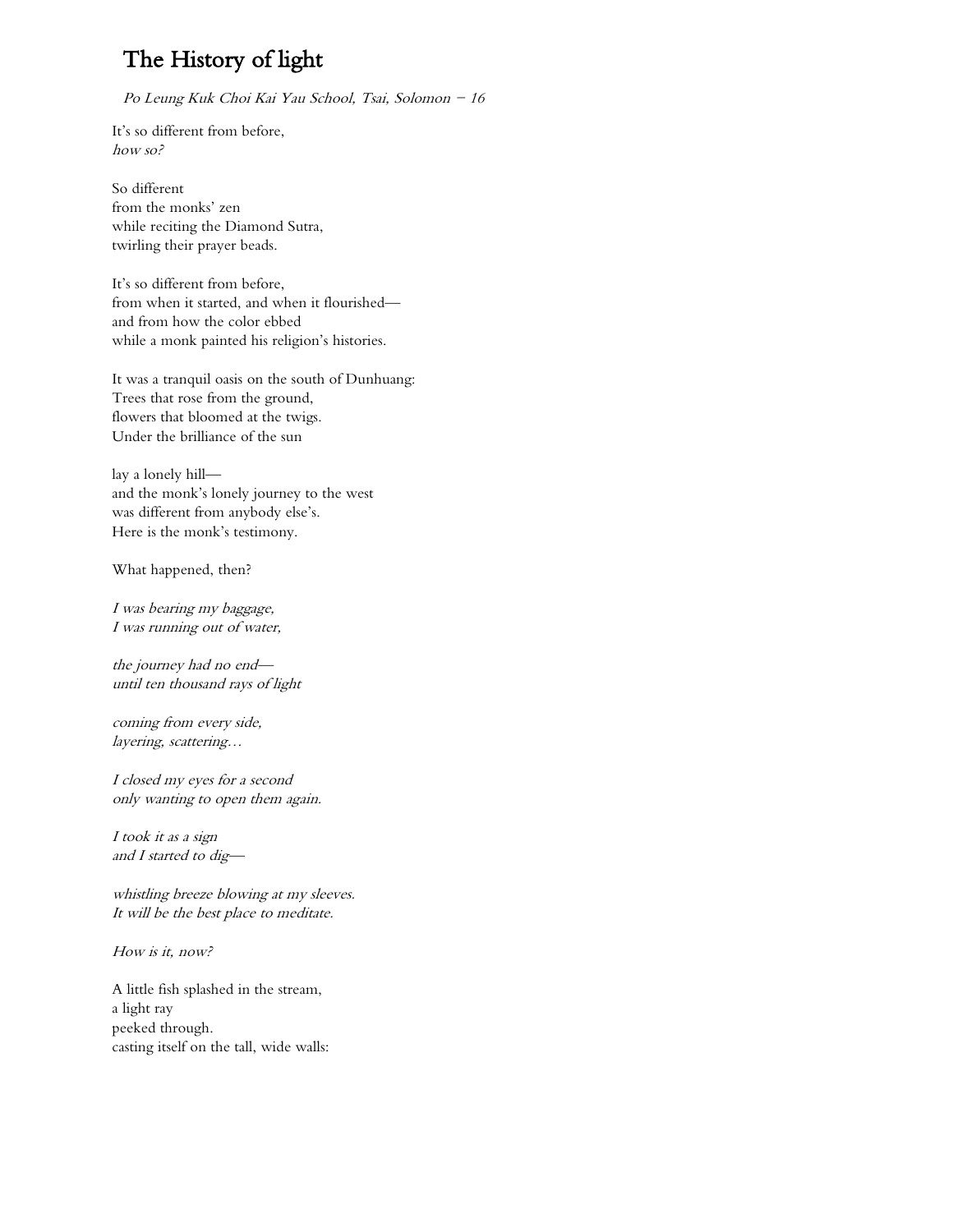the deities flying, soaring high, towards the sunlit sky, the plucking, gliding notes from the pipa ensemble. A painter finished with a wide smile, because

he's done it, one of so many thousands. What did time do to them? Paint fades into specks of mirages.

What was sat by monks are now sat by spider webs. So much for that light ray, lonely and late— Nothing is the same.

Is it a sign that it is destined to vanish away? How shall it wait for its former glory and peace again?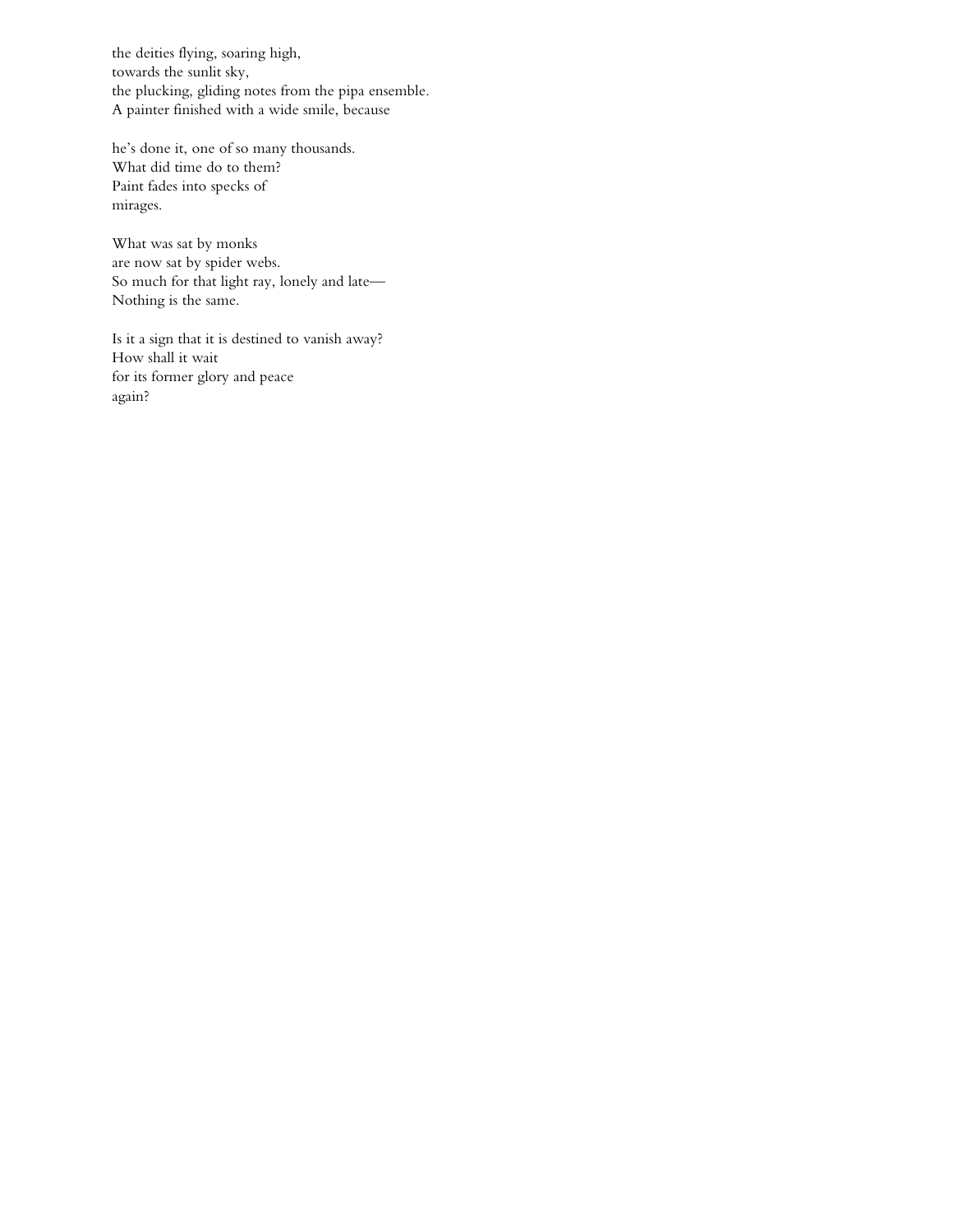### Serenade to Stone

Singapore International School, Boey, Jun Xin  $-16$ 

On the cliff they knocked a hole First drew the face, moulded the chest Then they shaped the nose

of the leader they so worshipped, clad in an orange robe. Enlightenment is on their minds As paintbrushes fly and thoughts translate.

Preaching scripture has never been so visual, they add colour to dusty faces, assign names without words, tell stories without action that's done and good, cast in stone. Literally.

The monks arrive, there is no room. But as one knows, space is a construct when you're in a cave. And so new halls appear with a snap of the fingers, a shovel or two, Soon chanting brings the murals to life, intonations undulating as the tongue flies;

Wang Jie brought the first book-Pinnacle of the ancient world It sat heavily on carved shelves conserved, untouched, gathering dust, with its paper siblings behind shadowy doors…

Open sesame, you cry And so knowledge rains down As if from the sky.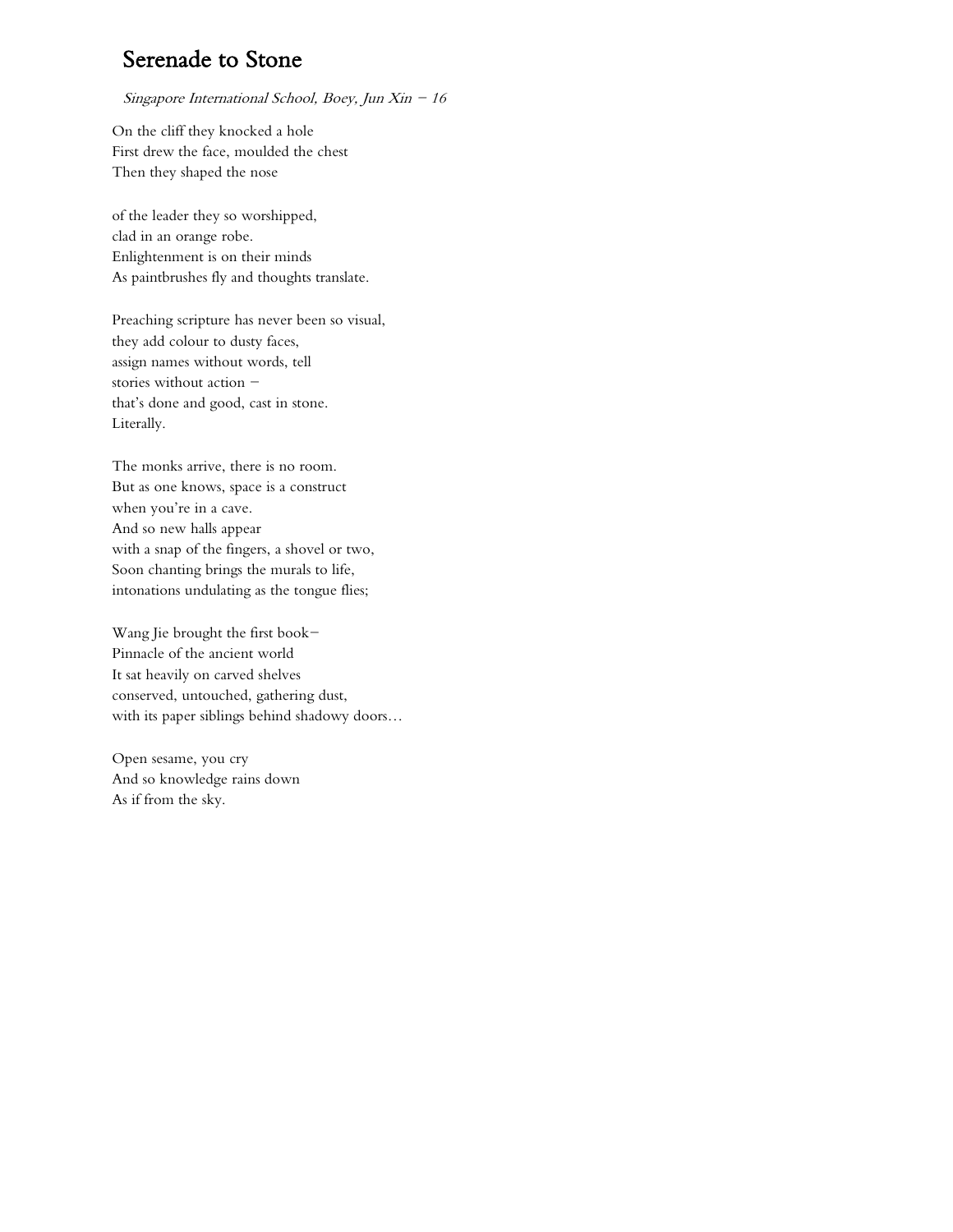# Tales of Mogao Caves

St. Joseph's College, Siu, Sung Yan Ronald - 16

Eight hundred years slipp'd by buried in sand, The wonderful works, we relish with rhyme. Lift the veil, and so light from wonder's land Reach us, refracted through the Lake of Time.

It was sunset sixteen centuries ago, When a monk caught sight of bright golden lights, Buddhas appearing above the grottoes. Here laid the foundation of hist'ry's might.

Time, so childish, came and went silently. Pieces of rocks met, and sculptures were form'd, Paint coloured Eagles and Deers ardently. Telling tales of how Buddhism transform'd.

Until mankind's reincarnation's eve, Indestructible, forever they live.